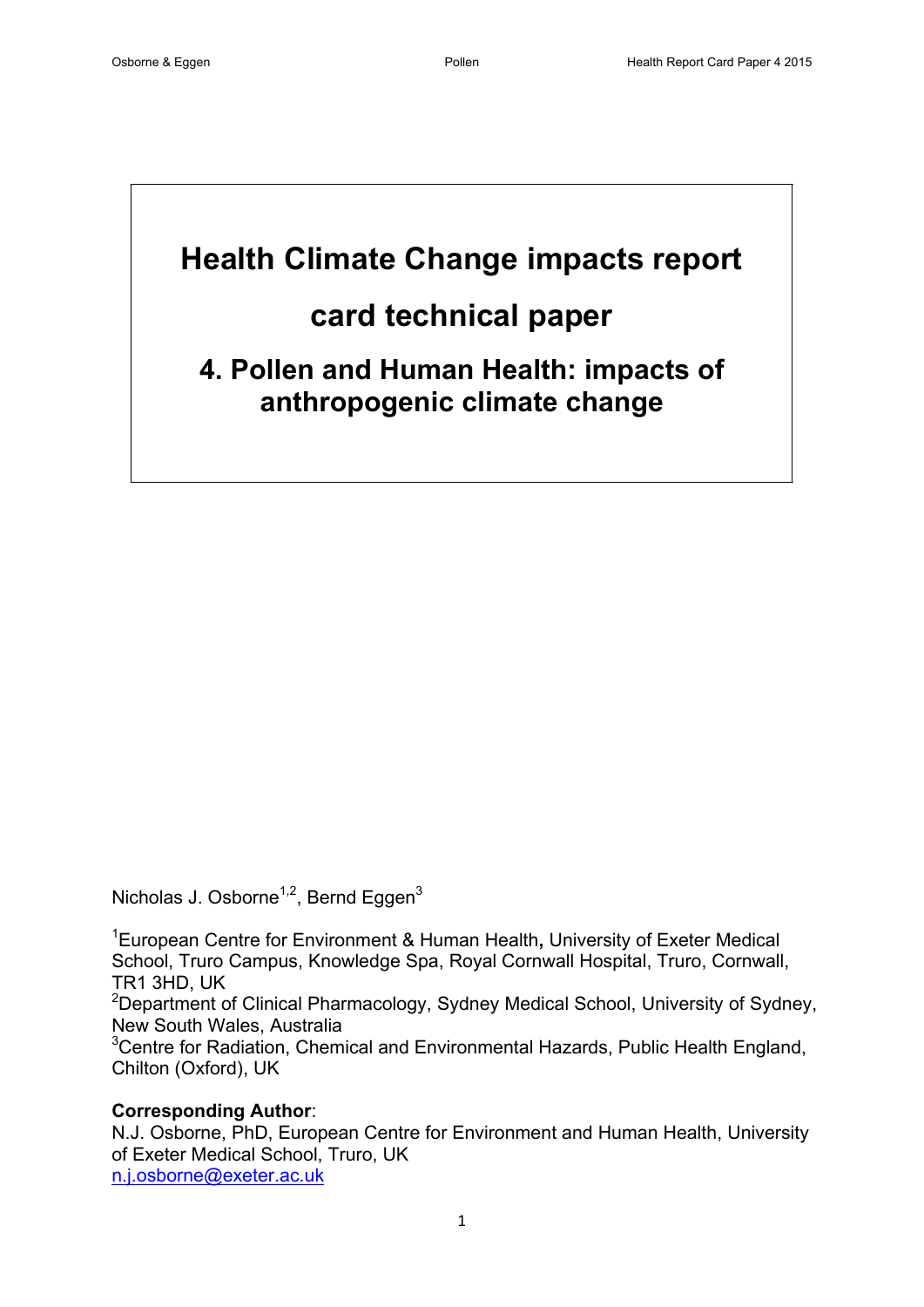#### **Key Messages**

- Pollen plays a role in the health and well-being of individuals with symptoms appearing after acute exposure, as witnessed by the reactions of the immune system (especially via type I IgE-related hypersensitivity) leading to rhinitis, allergy, eczema and asthma. [**H**]
- The UK has a variety of plants (trees, grasses and weeds) that release pollen in different amounts at different times of year. Individuals can vary in the size and type of reaction that they may have to pollen, from mild itching, sneezing and redness through to anaphylactic shock and death. [**H**]
- Some thunderstorms have been associated with increased hospital admittances for asthma exacerbations. [**H**]
- Higher temperatures, presence of high concentrations of  $CO<sub>2</sub>$  and a different mix of other atmospheric gases, different patterns of rainfall and humidity, extended growing seasons, lack of frost to trigger end of pollination season and increased anthropogenic chemicals concentrations may lead to increased amounts and/or allergenicity of pollen [**L**]
- An increase in the ability of plants to grow more, pollinate longer, see the introduction of novel species into the UK, and changes in plant protein structures increasing the risk of recognition by human immune system as a harmful, rather than benign substance. [**L**]

#### **Introduction and Scope**

This paper will examine the relationship between pollen and health outcomes in the context of environmental change, with the major focus on asthma. It will predominantly focus on UK events (while accounting for European influences), but will also give global examples where UK data is not in existence. It will give examples of current effects of climate change on pollen and its relationship to human health, and propose some potential future effects. The main health outcome focussed on will be asthma exacerbation as this is where health incidents are routinely recorded, but not forgetting there are other related health issues such as rhinitis (where symptoms are routinely treated with over-the-counter medication).

In the UK, the pollen season consists of three overlapping parts: tree pollen, weed pollen and grass pollen. Dozens of different species contribute to overall allergenic and particulate respiratory load (as do other organisms such as fungal spores, as well as outdoor, indoor and occupational environments), which can also be influenced by long-range transport from continental Europe.<sup>[1,](#page-10-0)2</sup> Climatic factors are relevant in modulating both the start and intensity of the pollen season for individual species and during the pollen season with prevailing weather conditions having a strong effect on the health burden.

Examination of phenology during different years has enable researchers to see that changes in preseason temperature and rainfall are important predictors of the volume of tree and grass pollen produced.<sup>[3](#page-10-2)</sup> Whether these inter-seasonal changes will turn lead to changes on the decadal time scale, or if plants "reset" their pollen production and protein conformation is a key question that remains unanswered in the area. A second potential avenue is via increased  $CO<sub>2</sub>$  which may see increased biomass production and allergenicity. Examinations of the relationship between pollen and asthma exacerbation have been made using differing analytic designs in the UK and other countries and we will describe the current state of knowledge here.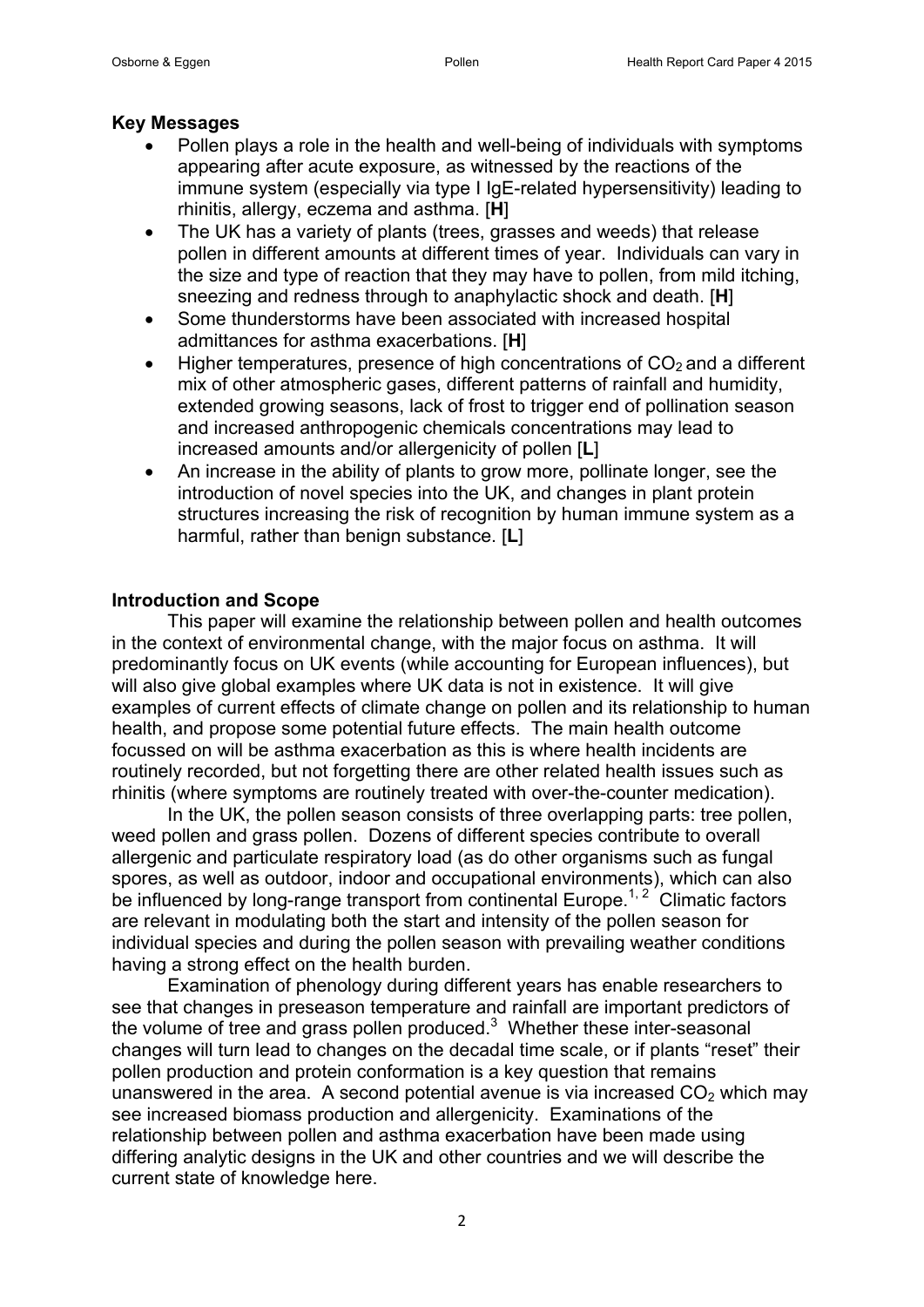#### **Evidence of Current Sensitivity of Pollen Exposures to Climate Factors - Environmental Change, Temperature, CO<sup>2</sup> and Humidity, Frost**

The cause of asthma is unknown but it is known to involve both genes and environmental factors and may be classified as due to intrinsic (non-allergic) or extrinsic (allergic) origin. In an episode of asthma, environmental triggers such as allergens inflame the airways. In atopic asthma, patients have an immune system that is hypersensitive to certain triggers (via immediate IgE type 1 hypersensitivity). In response to the challenge by an allergen the bronchi spasm and contract, and inflammation proceeds which leads to further contraction and excessive mucus production leading to coughing and breathing difficulties. $4,5$  $4,5$  These reactions may resolve after 1-2 hours but secondary reactions do also occur in 50% of patients 3- 12 hours after initial trigger.<sup>[6](#page-10-5)</sup> Pollen is only one of a large number of environmental allergens found to induce asthmatic symptoms and other allergens include house dust mites, fungi (mould), cockroach particles and animal dander. Subjects with asthma and pollen exposure have been found to have reduced lung function and  $increased$  pulmonary inflammation.<sup>[7,](#page-10-6) [8](#page-10-7)</sup> Individuals become allergic to specific proteins and so may be allergic to individual species of plant,  $9$  and not all pollens.

The concentration of aeroallergens at ground level is known to be closely related to meteorological phenomena.<sup>[10](#page-10-9)</sup> The changing environment has been recorded as altering plant growth and this has the potential to alter pollen exposure in the population.

Different species react differently to environmental factors  $11$  and the relationship between flowering phenology and temperature is not straightforward. Trees belonging to the Betulaceae family (i.e. hazel, alder and birch) which blossom in early spring are greatly dependent on temperature and require chilling (vernalisation) before winter dormancy is terminated, followed by a period of heat before growth is resumed and flowering occurs,  $12$  and may have reached its limit.  $13$ A number of specific studies exist, often focussing on a small region. It is also common amongst trees that the flowering intensity varies from one year to the next ("masting"). Grasses are the most important group when examining the population health of exposure to pollen as not only do grasses have the highest incidence of sensitisation (i.e. recognition by the immune system) they also have the highest clinical relevance i.e. sensitisation and patients displaying symptoms on exposure.<sup>[5](#page-10-4)</sup> For grasses, aggregated temperature and rainfall in the growing season can be used to forecast start and intensity of the pollen season,<sup>[14](#page-10-13)</sup> and there are regional variations.

During the pollen season high temperatures can exacerbate pollen levels and allergic reactions<sup>[15](#page-10-14)</sup> as such conditions are often associated with calm, high pressure weather systems. Westerly winds and/or rain can suppress release of pollen or dilute pollen concentrations (through wet deposition). Southerly winds may carry pollen from France to the UK and changing weather patterns may bring increased volumes and species of pollen to the UK. $<sup>2</sup>$  $<sup>2</sup>$  $<sup>2</sup>$ </sup>

Changes in the frequency of weather events such as thunderstorms during pollen seasons may induce hydration of pollen grains and their fragmentation which generates atmospheric biological aerosols carrying allergens. As a consequence asthma outbreaks have been observed in pollinosis patients (allergic rhinitis caused by plant pollen, as opposed to hay fever which is only grass pollen).<sup>[16](#page-10-15)</sup> Sferics (lightning), temperature and rainfall were increased at the time of epidemics compared to control times. Simultaneous presence of sferics and grass pollen only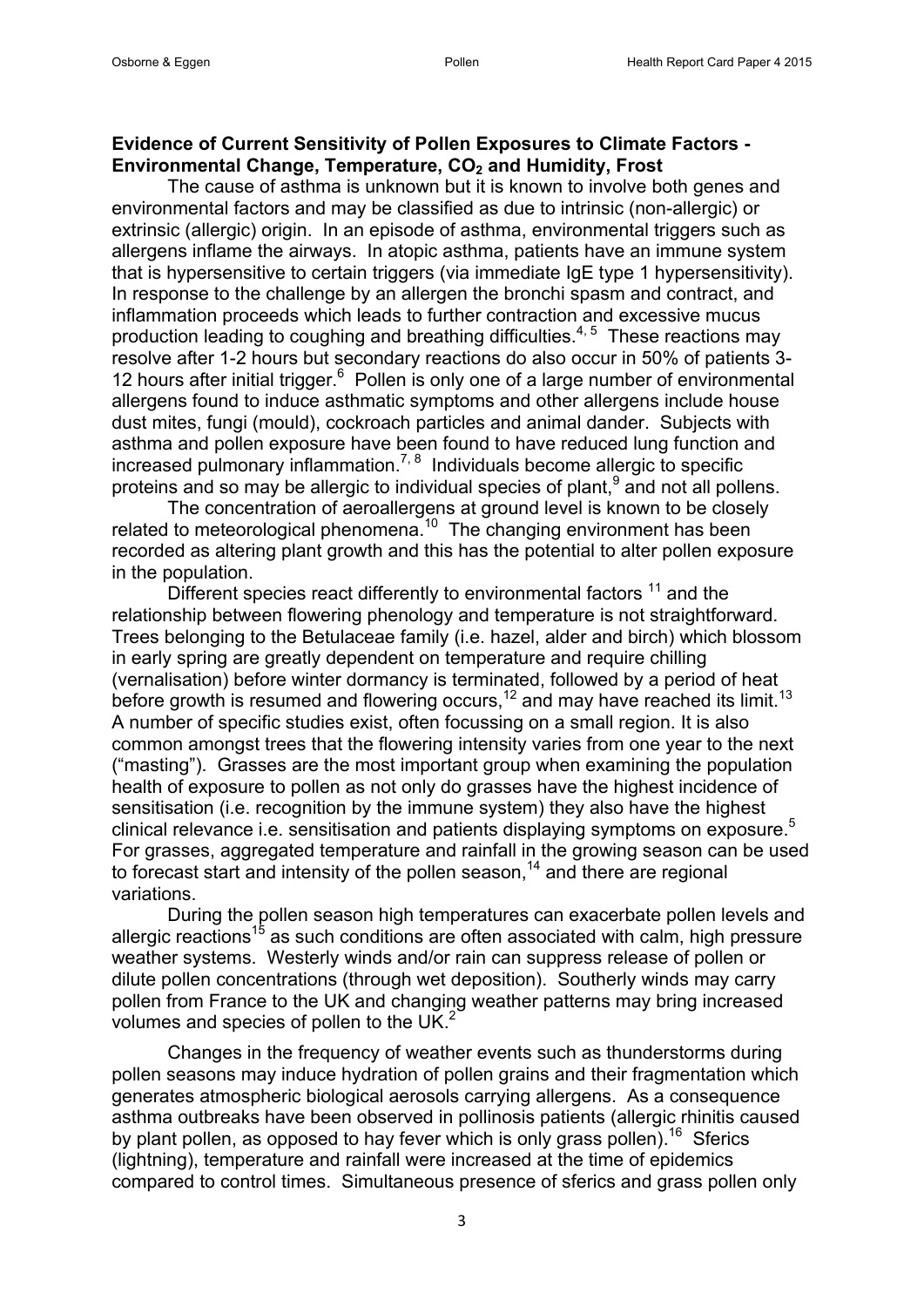increased the risk of asthma epidemic by 15% (with wide confidence intervals of 2- 45%) and two thirds of asthma epidemics were not preceded by thunderstorms.<sup>[17](#page-10-16)</sup> Some authors have asserted that the scale of thunderstorm asthma and the burden it places on health services supports the need for a public health strategy.<sup>[18](#page-10-17)</sup> In four years in the UK there were only 3 events per year.<sup>[17](#page-10-16)</sup> Similarly in Australia, where there is greater exposure to grass pollen, low numbers have been found.<sup>[19](#page-10-18)</sup>

# **Effects of Pollen Exposure on Health and Wellbeing Outcomes (Asthma)**

Exposure to pollen in humans is primarily via the pulmonary route. Pollen, due to its size (0.006 -100 μm), can lead to exposure from the lips and nasal passage through to the bronchioles. The rapid increase in asthma over the preceding two decades has suggested that environmental risk factors are involved. $^{20}$  $^{20}$  $^{20}$ Sensitisation and immediate type I reactions (via IgE antibodies) are strongly associated with exposure to proteins derived from pollens. The association between sensitisation to grass pollens and symptoms of hay fever occurring during the grass pollen season provides strong evidence for a causal role of grass pollen in this disease.<sup>[16](#page-10-15)</sup> Pollen is known to trigger symptoms in asthma, but may also be involved in disease initiation via increased inflammation  $21$ 

It appears that exposure at different times of life may have differing effects including *in utero*, perinatal and infancy, puberty and older age. This has been highlighted by epidemiological studies that have examined the relationship, predominantly by comparing area of high and low pollen and or presence of allergenic species within geographic areas. $22$  Other authors have speculated geographical differences in allergic disease prevalence may be due to chronic  $\epsilon$ xposure to allergens such as pollen. $^{23}$  $^{23}$  $^{23}$  This has been further explored via the concept that birth at a particular time of year (exposure to high/lower pollen levels at different stages of development either in utero or in early life) may increase risk development of asthma and other atopic diseases. $24$ 

#### **Distribution of Impacts by Age, Gender, Socio-economic Status**

Increases in negative health outcomes due to pollen exposure in the context of environmental change are expected to have differential impact on subsections of the population. The variation is predominantly due to differences in susceptibility to asthma in the population due to age, sex and socioeconomic status. Differential exposures may also occur, as exemplified by differences in the built environment such as urban canvons.<sup>[25](#page-11-5)</sup>

Asthma is a disease that is more prevalent among the young. Recent estimates by the ISAAC study reveal a prevalence in the UK of 20·9% of 6-7 year olds <sup>[26](#page-11-6)</sup> where asthma prevalence is about 9.4% of adult population, making it one of the most prevalent diseases in the UK population. $27$  Increased exposure and sensitisation to pollen has the potential to promote asthma in the paediatric population via the atopic march (children developing different allergic diseases in an order related to their age and development), and lead to persistent symptoms and adult onset allergies later in life affecting the aging population.<sup>[28](#page-11-8)</sup>

In general prevalence of asthma is higher in boys and post puberty, higher in women. This trend has been found in a variety of atopic diseases <sup>[29](#page-11-9)</sup> and IgE sensitisation as measured by skin prick test to a variety of pollens.<sup>[30](#page-11-10)</sup> This trend of increased prevalence of asthma in boys may be due to greater exposure to risk factors for asthma in boys. $31$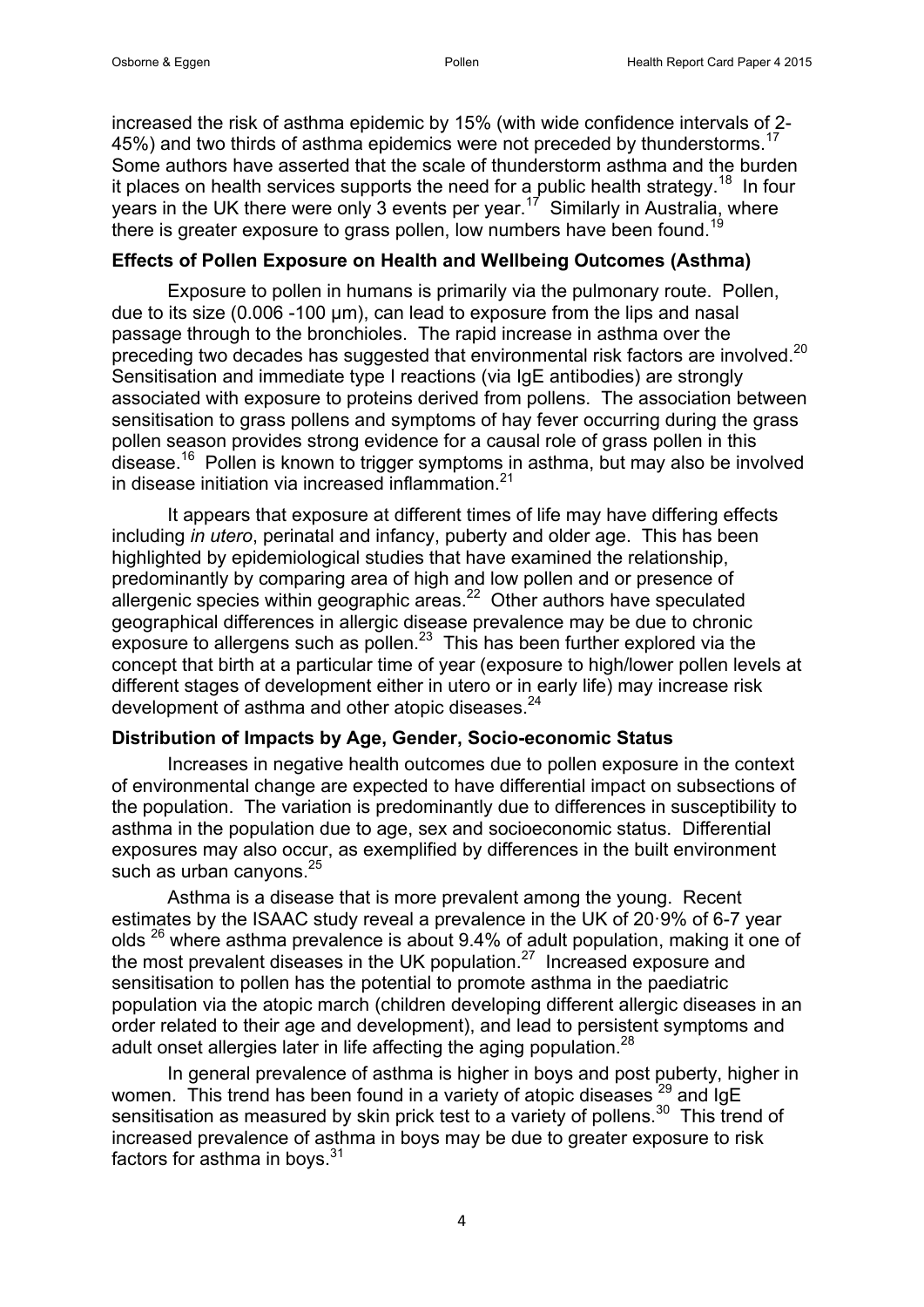Low socioeconomic status (SES) has been associated with asthma itself and risk factors for asthma such as obesity and tobacco smoking (although complicated by whether allergic or non-allergic asthma is examined), both in the UK  $^{32}$  $^{32}$  $^{32}$  and other countries. $33$  Evidence around the risk of asthma due to SES is limited, as is the evidence for the hypothesis of low income/SES and health status, including asthma, in later life.<sup>[34](#page-11-14)</sup> The risk of increased asthma via increased pollen exposure may occur with concurrent risk factors for asthma found in the population with lower SES, with the increased suburbanisation of poverty and decline in rural economies and their associated higher exposure to pollen.

Some ethnicities within multi-ethnic populations found in many developed countries have the potential for increased risk of pollen-associated asthma. Some populations such as Afro-Americans and Afro-Caribbeans have increased risk of asthma but the role of pollen here is uncertain, as is the contribution of genes and other environmental factors.<sup>[35](#page-11-15)</sup>

#### **Regional Differences**

Geographical regional differences have been found in the strength of the relationship between pollen and asthma, which are probably due to differences in exposure, but may also be due to differences in behaviour and genetic susceptibility for asthma and allergic disease in differing populations. The prevalence of sensitisation to Timothy grass was significantly higher than that of any other pollen species, and hence distribution of this grass and its pollen and has led to regional differences in the UK being noted.[36](#page-11-16) Northern European and Mediterranean areas have different pollen species that appear to dominate and high prevalence of grass pollen sensitisation have been found in Northern as opposed to Southern Europe. [36](#page-11-16) Birch and grass pollen exposures have been found to vary considerably across Europe, but as yet have not been linked to asthma or allergy incidence, or even allergic sensitisation.<sup>[37](#page-11-17)</sup> Ragweed (genus Ambrosia, with 50 species) pollen has been found to be a common allergen and is found in South-Western US, and Eastern Europe (e.g. Hungary) and has been predicted to spread, with areas of the UK at risk.<sup>[38](#page-11-18)</sup> The effect of urbanisation must also be considered (with 81% of Western European populations living in built up environments, 85% in UK). The potential for exposure to weed species in the future has an increased risk. For example ragweed has been found to grow faster, flowered earlier, and produced significantly greater above-ground biomass and ragweed pollen at urban locations than at rural locations.<sup>[39](#page-12-0)</sup>

It has been known for over 15 years that grass pollen can attach to air pollutants such as diesel exhaust carbon particles and allow allergenic moieties become concentrated in polluted air and hence also has a heterogeneous distribution.<sup>[40](#page-12-1)</sup> In addition diesel exhaust particles can act as adjuvants,  $41$  and this may be linked to the presence of metals and an range of other environmental pollutants such as PSP, polytetrafluoroethylene (Teflon), titanium dioxide (TiO<sub>2</sub>) or amorphous silica particles have been shown to increase allergic sensitisation.<sup>[42](#page-12-3)</sup> Hence concentrations of these will vary with population and industrial densities.

Importation of birch and cypress to urban gardens can increase the risk of exposure to more asthmatics in the population. $43<sup>3</sup>$  $43<sup>3</sup>$  This is further compounded by the use of "male" plants by urban planners and city councils in "*botanical sexism*" in urban environments,<sup>[44](#page-12-5)</sup> meaning more pollen bearing plants are present. Greater international travel also brings a larger volume of people into contact with species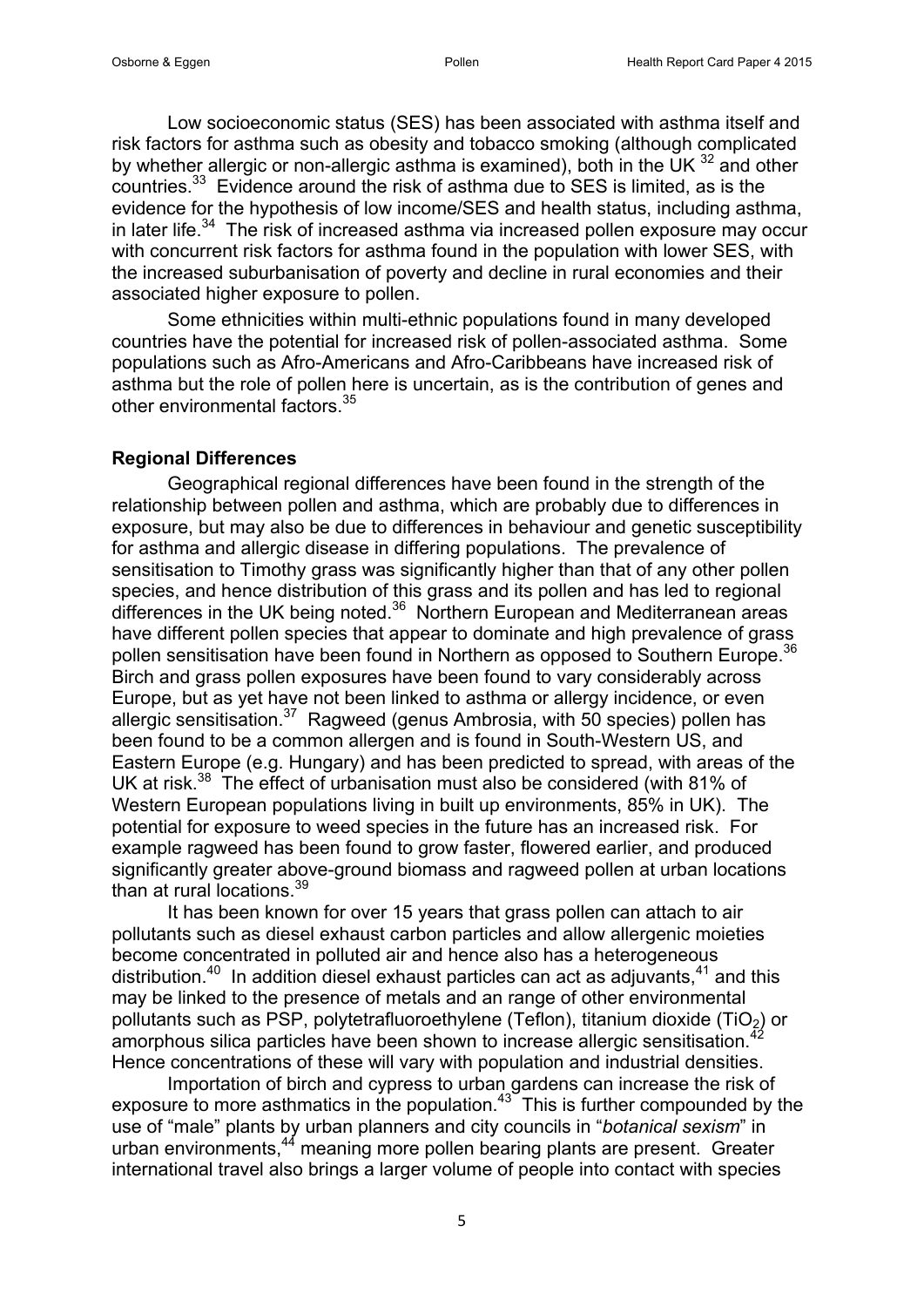that they may not have come into contact with in the past. Similarly, migration from one country to another involves exposure to a new set of pollutants and allergens as well as changes in housing conditions, diet and accessibility to medical services which may affect migrants' health,<sup>[16](#page-10-15)</sup> and their children's. Further, trade in bird seeds and other garden products may see a much more rapid spread and colonisation of species such as ragweed, assisted by their weed traits. Some areas have particular species that have high allergenic potential that have a strong effect on the population with the Japanese Cedar as an example,<sup>[45](#page-12-6)</sup> with one third of the population suffering sugi-pollinosis.

#### **Review of Studies: - those with estimated current burden attributable to observed climate change (1970-2013)**

The content of this review here will focus predominantly on how temperature and  $CO<sub>2</sub>$  affects the relationship between pollen and health outcomes. Few studies on health and pollen have been performed in the UK and so much of the discussion here is on data collected in other countries which should only be extrapolated back for the UK with caution, together with information on the observed climate change on pollen phenology.

Birch pollen season is getting earlier at the rate of 6 days per 10 years in the time 1970-1999 across Europe and 4 days per 10 years in London, increasing the risk of exposure in the population.<sup>[46](#page-12-7)</sup> This may be countered by decreased risk of upper respiratory tract infections due to warmer winter temperatures in both adults<sup>[47](#page-12-8)</sup> and children <sup>[48](#page-12-9)</sup>, although this has not been replicated in all studies, making predictions of increased asthma exacerbations in the population more complicated.

In the UK Spring has been occurring earlier over the last decades<sup>[49](#page-12-10)</sup> and with wind-pollinated plants in particular,<sup>[50](#page-12-11)</sup> and in the US between 1995 and 2009, the pollen season lengthened 13 to 27 days above 44 degrees North.<sup>[51](#page-12-12)</sup> Across Europe the birch and olive pollen season is arriving earlier.<sup>[46,](#page-12-7) [52](#page-12-13)</sup> There is some evidence that human health outcomes might benefit from a shortening of specific plant pollen seasons, despite it coming earlier in the year.<sup>[53](#page-12-14)</sup>

A high rate of wheezing attacks during the high pollen seasons of spring and autumn has been revealed in a series of studies, which examined the relationship between allergic pollen and asthma exacerbations. Numerous epidemiological studies worldwide have provided evidence of an association between asthma or wheeze related visits to ED and raised daily pollen counts.<sup>[21,](#page-11-1) [54-56](#page-12-15)</sup> Evidence is now mounting that even lower levels of pollen (at <20 grains/ $m<sup>3</sup>$ ), in the absence of thunderstorms, may play a role in increasing paediatric ED visits, as well as at the higher measures of pollen count ( $>50$  grains/m<sup>3</sup>) reported more extensively in the literature.<sup>[57](#page-13-0)</sup> Not all studies have found associations between high pollen counts and hospital admissions, with Garty et al.,<sup>[48](#page-12-9)</sup> reporting no increase in paediatric ED admissions for wheezing diagnosed as acute asthma attacks during periods of high pollen, although they did correlate with  $NO<sub>x</sub>$ ,  $SO<sub>2</sub>$ , high barometric pressure, and maximum and minimum temperature. Temperature alone may also play a role in increasing asthma attack risk in children.<sup>[58](#page-13-1)</sup> Although the potential impact of climate change has been know and reported for some time, <sup>[10](#page-10-9)</sup> few models have been prepared that examine the current burden attributable to existing climate variance.

Increases in  $CO<sub>2</sub>$  have been proposed to increase the risk of asthma both by increased pollen biomass as well as increased allergenicity of the pollens produced.<sup>[59](#page-13-2)</sup> It should be noted that these experiments were performed over short time periods and more evidence needs to be collected to reflect decadal length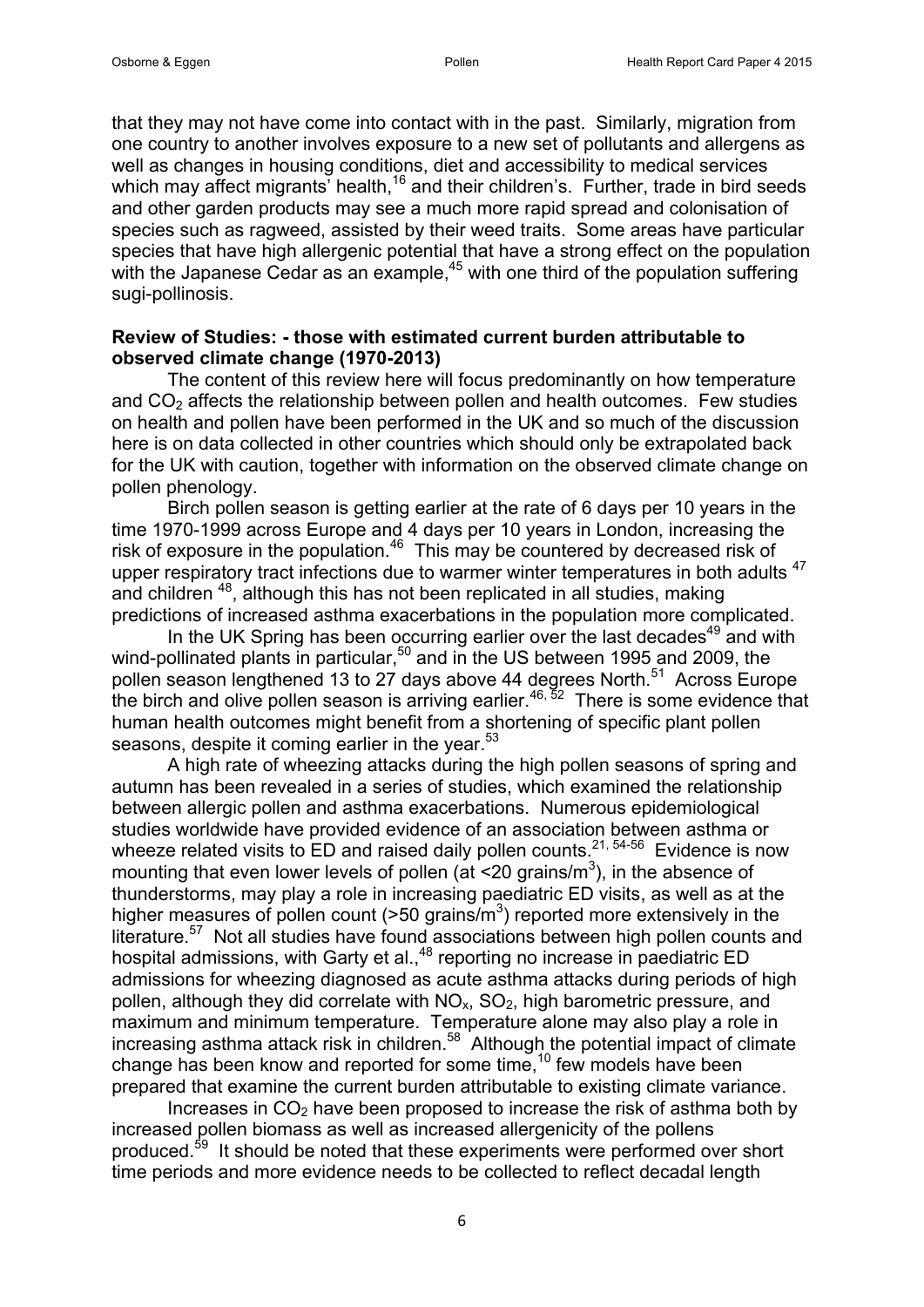changes in  $CO<sub>2</sub>$  concentrations. Greenhouse grown ragweed subjected to differing concentrations of  $CO<sub>2</sub>$  has revealed differently expressed sequence tags, including those encoding allergenic ragweed proteins (Amb a) increased under elevated  $CO<sub>2</sub>$ and drought stress, but this species is not yet endemic in the UK.<sup>[60](#page-13-3)</sup> Assessment of important allergen producing grass species Timothy grass (*Phleum pratense*) grown in elevated levels of  $CO<sub>2</sub>$  (800 ppm) and  $O<sub>3</sub>$  (80 ppb) has been undertaken and higher  $CO<sub>2</sub>$  increased the amount of grass pollen produced by 50% per flower. regardless of  $O_3$  levels.<sup>[61](#page-13-4)</sup>

#### **Review of Studies: - those with estimated future health impacts on human health from changes in pollen**

The influence of climate change on asthma is difficult to measure as it has the potential to act via numerous mechanisms via complex pathways. Future predictions of the effects on pollen on human health will have included the effects of climate change which may result in earlier seasonal appearance of respiratory symptoms and longer duration of exposure to aeroallergens. This may be further compounded by the effects of climate change on plant distribution through range shifts and invasions. This can lead to changed exposure to pollen in the population from more plants, with different flowering seasons. Lastly, variations in the potency of allergen carriers (e.g. the amount of allergen per pollen grain) might make it difficult to correlate symptoms and effectiveness of treatment with pollen or fungal spore  $\text{counts}$   $62-65$ 

Increases in exposure due to changes in allergenic moieties (amount and allergenicity of pollen), extended time pollen is produced by plants; hotter, drier, windier environments increasing risk of human exposure. In addition the potential exists for increased exposure to air pollution (chemical and particular components leading to inflammation) due to increased heat, wind, reduced rainfall and risk of fires causing individuals to be more sensitive to allergens. Projected climate changes will also see the population spending more time outside with clement weather and hence increased exposure to allergens.

Other secondary environmental changes may also be linked to increases in diseases related to pollen exposure. An increase in the levels of particulate matter and ozone which lower the bronchoconstrictive threshold to environmental allergens such as pollen, as well as increase the body's production of IgE and cytokines will increase incidence.<sup>[41,](#page-12-2) [66](#page-13-6)</sup> Increases in  $CO<sub>2</sub>$  have been predicted to increase pollen biomass and allergenicity. $3$  Extreme weather events involving high winds, heavy precipitation, and thunderstorms, which may increase in incidence of exposure over mid-latitudes due to climate change, may also contribute to large sudden bursts of allergen release.<sup>[17,](#page-10-16) [67](#page-13-7)</sup>

Zhang et al. employed a Bayesian framework to model effects of climate change on birch and oak pollen. Their results suggest that annual productions and peak values from 2020 to 2100 under different scenarios will be 1.3 to 8.0 and 1.1 to  $7.3$  times higher respectively than the mean values for 2000.<sup>[68](#page-13-8)</sup> In a related study, projections for Betula (birch) and Quercus (oak) pollen in the US were obtained for the 2050s. $69$ 

A regional study offers perhaps some insight in what should be possible in this research area utilising a trans-disciplinary approach.<sup>[70](#page-13-10)</sup> Here a regional-scale pollen emission and transport modelling framework was developed that treats allergenic pollens as non-reactive tracers within the coupled Weather Research and Forecasting Community Multiscale Air Quality (WRF/CMAQ) modelling system.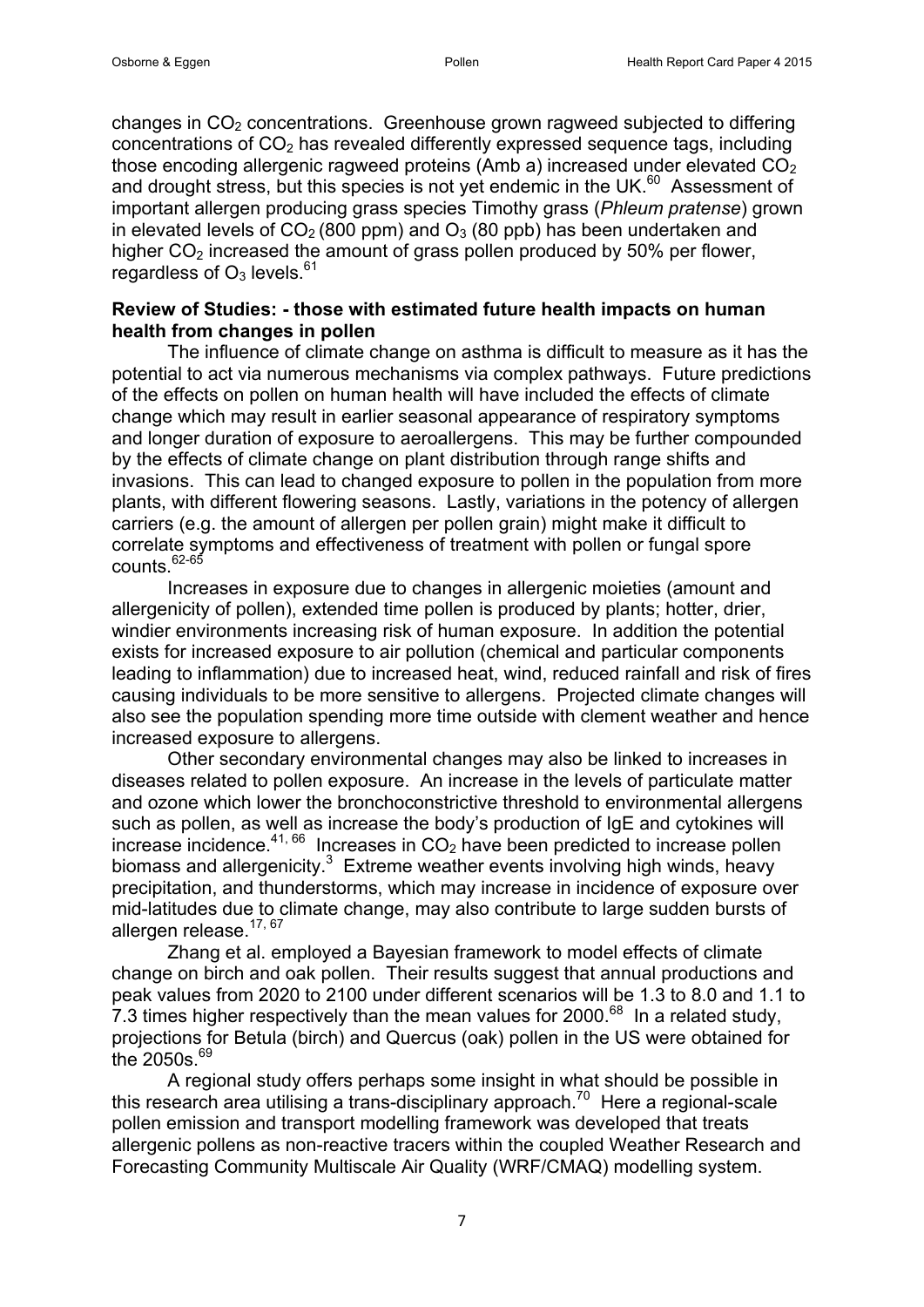Future predicted climatic conditions can be run in the model and have suggested the pollen season will commence 5-6 days earlier. Sensitivity studies suggest that the estimation of the pollen pool is a major source of uncertainty for simulated pollen concentrations<sup>[71](#page-13-11)</sup>

### **Potential for Impacts to be avoided by Adaptation Measures**

Adaptation measures fall broadly into two categories:

- 1) managing the hazard (e.g. pollen/air pollution, planting); and
- 2) managing the vulnerability (i.e. people's exposure to pollen, e.g. via pollen forecasts, pollen samplers etc.).

# *1) Managing the hazard*

Activities that can help mitigate the impact of additional climate changeinduced respiratory disease include continued research into risk factors, physician and patient education, optimising production and distribution of information on high exposure times and places, and actively considering the budgetary impact of increased prevalence and severity of respiratory disease, providing economic evidence to increase and transfer knowledge in this area.

Selective planting of non-allergenic species may reduce the pollen load on a population. The high levels of Japanese cedars planted post-war may well have added to the asthma burden now being experience by Japan.<sup>[45](#page-12-6)</sup> Regulation of planting of allergenic species may reduce the allergen load, particularly in areas of high density population (e.g. plane trees in London). Similarly the associated risk factor of air pollution may be another pathway to reduce effect of pollen exposure. A reduction in air pollution via regulation of  $PM<sub>2.5</sub>$  may also reduce the risk of asthma related to pollen indirectly. Impact of mechanisms of disease needs to progress and then risk of these calculated in models, e.g. increased air pollution impairing regulatory T cell function.<sup>[72](#page-13-12)</sup>

# *3) Managing the vulnerability*

# *Measurement of Pollen*

The forecasting of pollen-levels, either species-specific or in terms of general categories, is still in its infancy. Some encouraging progress has been made for e.g. birch pollen, where the relevant functionality has been added to a Finnish atmospheric dispersion model.<sup>[73](#page-13-13)</sup> Early modelling studies are encouraging and a widespread use of such functionality in numerical weather models, combined with a denser pollen monitoring network, could in future lead to detailed pollen forecasts.

Recent IT developments in IT may benefit forecasting for asthma/allergy sufferers. Developments have enabled significant progress in pollen monitoring and in alerting allergy sufferers. These methods have benefited particularly from the widespread availability of smartphones, i.e. devices which can communicate data between local devices and large-area connectivity. Such devices also allow for precise geo-coding of collected information.

Also developed recently with new technologies are individual pollen samplers. There is now a working prototype of an individual pollen sampler which is a wearable/portable device to be used in clinical trials, allergy anamnesis, academic research or individually, to assess an individual's exposure to aeroallergens in the daily life. It is labour intensive as it uses the same principle as the Burkard pollen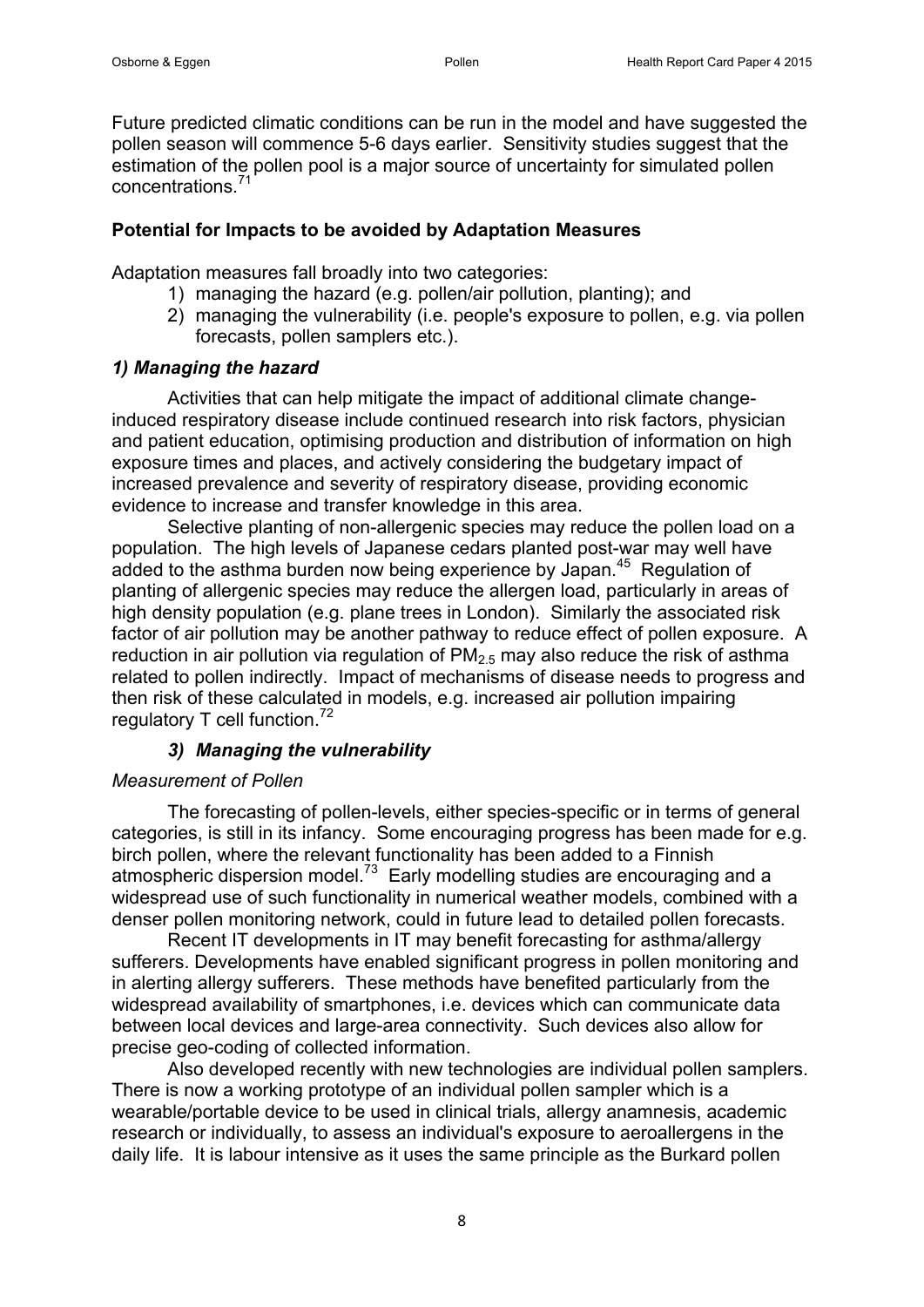trap while at the same time recording the location and whether the wearer is in or outdoors (via UV level detector).

Under development are automated near-real-time pollen samplers to replace the technology of the Burkhard samplers. Optical properties of pollens are used to detect them in WIBS (Wide Issue Bioaerosol Sensor, Universities of Hertfordshire & Manchester).<sup>[74](#page-13-14)</sup> It is an optical particle counter featuring a dual wavelength fluorescence spectrometer and detects pollen particles through a combination of scattered light and fluorescence of specific pollen proteins. Another approach used in Japan is the so-called "Pollen-bots" that automatically analyse air samples and submit data in hourly intervals to a central website.<sup>[75](#page-13-15)</sup> The "Pollen-bots" network uses light scattering alone to detect two particular pollen types (Japanese cedar (sugi) & Japanese cypress (hinoki)) which cause widespread allergic reactions there.<sup>[76](#page-13-16)</sup> More similar to the traditional Burkard pollen trap is another machine developed by German company Hund, their pollen monitor BAA500 is the first of a future line of fully-automated analytical devices for monitoring airborne particles or particles transported in liquids. It combines automated sampling, digital image processing and analysis, and archival storage of the sample carriers in an autonomous unit. The BAA500 has so far been employed only in a small number of locations, due to their high costs.

#### *Assessment of Pollen Exposure*

Several methods exist for monitoring and recording pollen health outcomes. "Propeller-Health" is a device that attaches to an asthma inhaler whose use is communicated usage via Bluetooth to a smartphone, which in turn geo-tags the usage data and uploads it to a central database. Researchers staff can examine asthma clusters, which can be either further investigated or assess for public health interventions. [77](#page-14-0)

The Pollen-Diary is a sophisticated two-way communication tool, which is available throughout Europe. Allergy sufferers download a smartphone app which they can individualise, and which receives its data from a Europe-wide database (data is submitted by national pollen service providers; in the UK these data come from the Met Office). The app warns on specific species, and also invites sufferers to record their individual symptoms. Evaluations for specific countries have been carried out and have been published in the peer-reviewed literature.<sup>[78](#page-14-1)</sup> A range of novel treatments for allergic rhinitis is current in use and being refined. For example MK-3641 is a short ragweed sublingual therapy, currently under investigation for immunotherapy of ragweed pollen-induced allergic rhinitis. After the first dose was administered in a health care setting, self-administration was found to be well tolerated, with systemic reactions and use of adrenalin uncommon.<sup>[79](#page-14-2)</sup> These

treatment pathways may be of use in the future but it is unclear if a preventive strategy has more value, due to the cost of intense contact with health professionals and risk of anaphylaxis.

#### **Conclusions / Evidence Gaps**

We have learnt much over recent years on the meteorological and bio-aerosol component of environmental exposure and risk of asthma symptom exacerbations. While the linkage between exposure to pollen and attendance at ED has been firmed up in recent years, but many studies are still only providing ecological level evidence. To further explore risk factors of asthma exacerbations associated with pollen exposure a higher level of evidence needs to be collected, and will be facilitated by better measures of exposure data (e.g. pollen measures and/or modelling) and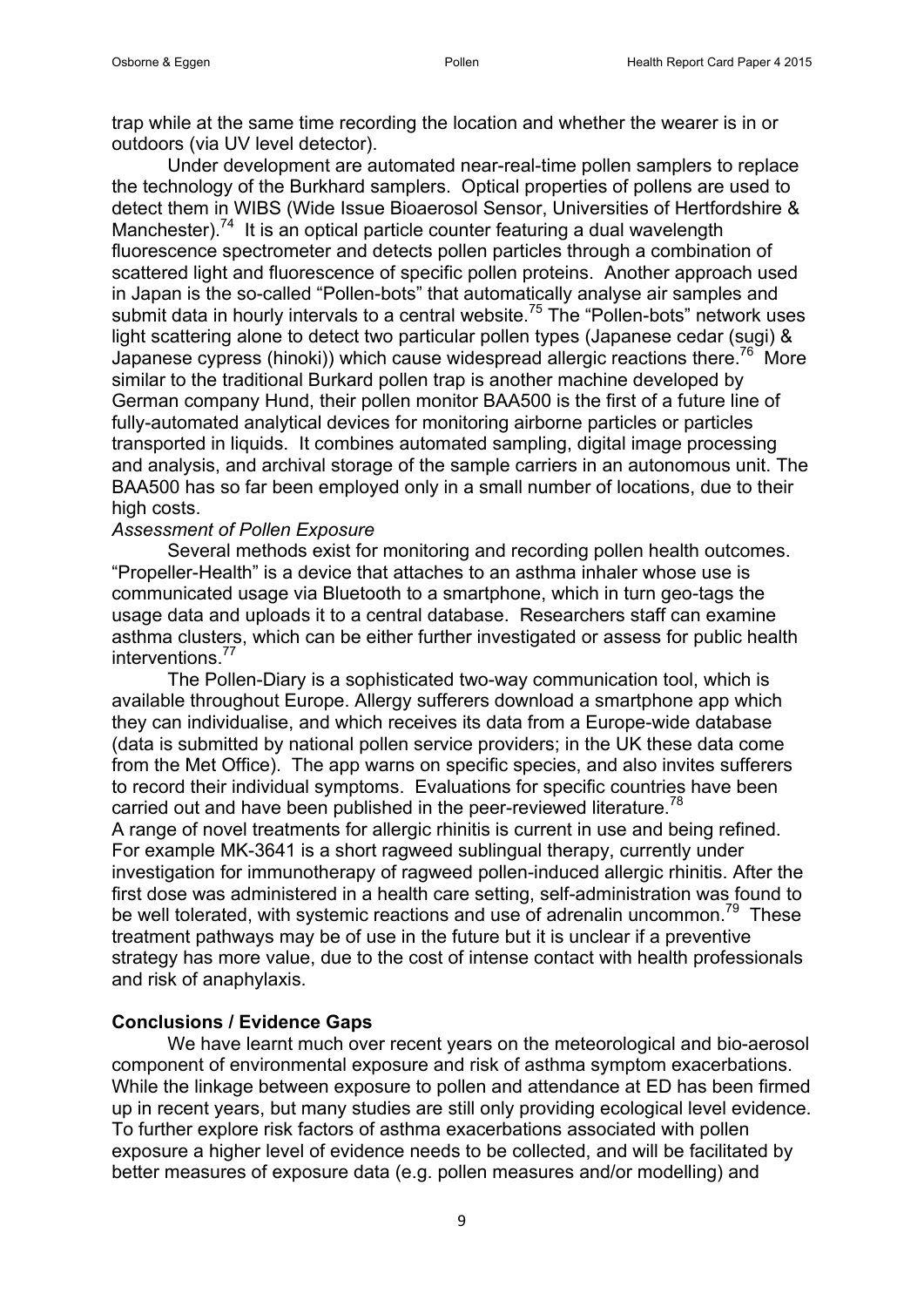health outcomes measures (e.g. greater detail of asthma diagnosis i.e. allergic versus non-atopic asthma) as well as confounders and other risk factors e.g. tobacco smoking status).

A potential public health pathway of prevention of asthma or lowering its incidence, especially in high risk populations, may be undertaken via limiting exposure to certain pollen species during critical time periods in immune system development. Only the first glimpses of the importance of this have been made but several groups are now reporting that residence in an area with high pollen load (quantity and allergenicity) increases the risk of asthma outcomes in later life. Several factors need to be explored around issues of sex, ethnicity and timing of exposure.

A major evidence gap exists on the importance of thunderstorm asthma currently as a phenomenon impacting public health. Evidence needs to be provided as to whether it is a scientific novelty where small numbers of people are affected (in comparison the other public health questions) or is it a threat to sustained ED provision that can be countered by preventative action utilising forecasts. Differential reports of frequency is made difficult by the variety of risk factors involved i.e. correct thunderstorm weather pattern in an area of high population density during a period of high airborne quantities of pollen that the immune system of the population recognises. Further epidemiological work needs to occur with sufficient sample size to ensure adequate confidence intervals can be attributed to the prevalence of this phenomena, and whether measures such as public health information or increased staffing levels in ED based on meteorological forecasts is appropriate.

Further evidence needs to be collected via modelling to better understand the existing relationship between pollen exposure and asthma, while also gaining understanding how pollen timing, quantity and quality may be changing with changing environments. These changing environments will also alter associated risk factors such as parallel respiratory exposures or human behaviours and these models will feed into forecasting models that will provide quantification of remediation or adaption measures required so that with changing environmental conditions we are well placed to choose appropriate routes of public health policy.

Examination of other disease types and its relationship to pollen (e.g. allergic rhinitis, food allergy and eosinophilic esophagitis,  $80$  cardiovascular  $81$ , preterm births  $82$ or mental health $^{83}$  $^{83}$  $^{83}$ ) needs further study. This would enable a holistic approach to be undertaken such that overall population health could be predicted, with potential for effects ameliorated, and improved rather than just focus on a single disease.

So far efforts in the reduction in the prevalence of asthma on the health system has relied on decreases in asthma exacerbations and attacks predominately by increasing patients ability to manage their condition via availability of appropriate medication and understanding of environmental and behavioural (e.g. exercise) triggers (and approximately 90% of asthmatics have relatively symptom free lives if managed appropriately).

But further wins may be possible by increasing the immune health of the population and decreasing inflammatory responses to triggers, but little progress has yet been made in this area, probably due to the complex nature of the disease involving interactions between environment and genes. Important findings around high exposure to pollen during infancy and increased risk of asthma in later life need to be explored, especially considering the risk of exposure to increased quantities and increased allergenicity of pollen in the future with a changing environment. This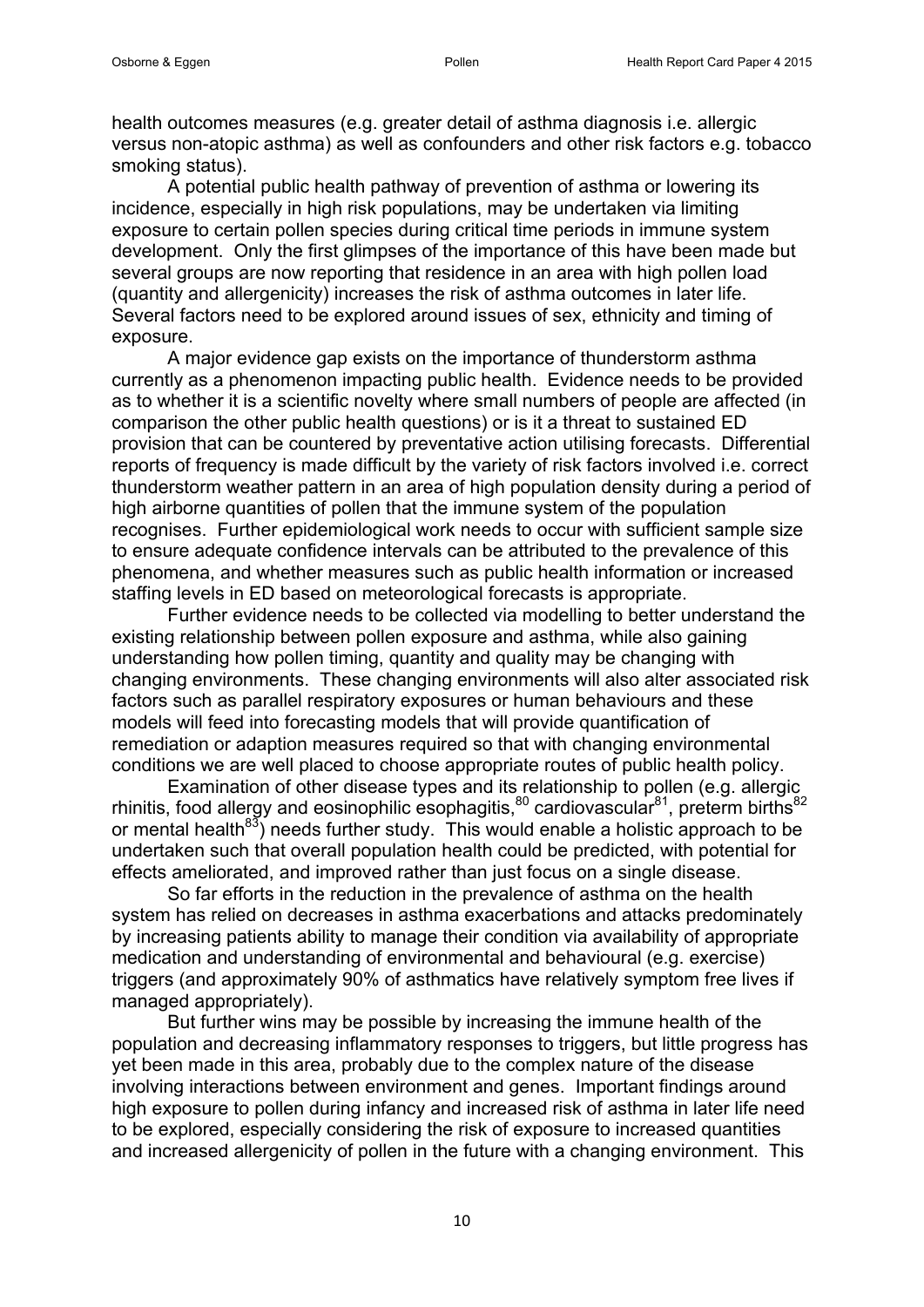may provide answers to reasons for increasing prevalence of asthma and other inflammatory related diseases over recent years.

#### **References**

- <span id="page-10-0"></span>1. Skjøth CA, Baker P, Sadyś M, Adams-Groom B. Pollen from alder (Alnus sp.), birch (Betula sp.) and oak (Quercus sp.) in the UK originate from small woodlands. Urban Climate 2015; *in press*.
- <span id="page-10-1"></span>2. Skjøth CA, Smith M, Brandt J, Emberlin J. Are the birch trees in Southern England a source of Betula pollen for North London? International Journal of Biometeorology 2009; 53:75-86.
- <span id="page-10-2"></span>3. Ziska LH, Beggs PJ. Anthropogenic climate change and allergen exposure: The role of plant biology. Journal of Allergy and Clinical Immunology 2012; 129:27-32.
- <span id="page-10-3"></span>4. Maddox L, Schwartz DA. The pathophysiology of asthma. Annual Review of Medicine 2002; 53:477-98.
- <span id="page-10-4"></span>5. Burbach G, Heinzerling L, Edenharter G, Bachert C, Bindslev-Jensen C, Bonini S, et al. GA2LEN skin test study II: clinical relevance of inhalant allergen sensitizations in Europe. Allergy 2009; 66:1507-15.
- <span id="page-10-5"></span>6. Murray JF. Murray and Nadel's Textbook of Respiratory Medicine: Elsevier; 2005.
- <span id="page-10-6"></span>7. Higgins B, Francis H, Yates C, Warburton C, Fletcher A, Pickering C, et al. Environmental exposure to air pollution and allergens and peak flow changes. European Respiratory Journal 2000; 16:61-6.
- <span id="page-10-7"></span>8. Boulet L-P, Turcotte H, Boutet M, Montminy L, Laviolette M. Influence of natural antigenic exposure on expiratory flows, methacholine responsiveness, and airway inflammation in mild allergic asthma. Journal of Allergy and Clinical Immunology 1993; 91:883-93.
- <span id="page-10-8"></span>9. Weber RW. Cross-reactivity of pollen allergens: impact on allergen immunotherapy. Annals of Allergy, Asthma & Immunology 2007; 99:203-12.
- <span id="page-10-9"></span>10. Shea KM, Truckner RT, Weber RW, Peden DB. Climate change and allergic disease. The Journal of allergy and clinical immunology 2008; 122:443-53.
- <span id="page-10-10"></span>11. Delph LF, Johannsson MH, Stephenson AG. How environmental factors affect pollen performance: ecological and evolutionary perspectives. Ecology 1997; 78:1632-9.
- <span id="page-10-11"></span>12. Emberlin J, Smith M, Close R, Adams-Groom B. Changes in the pollen seasons of the early flowering trees Alnus spp. and Corylus spp. in Worcester, United Kingdom, 1996–2005. International Journal of Biometeorology 2007; 51:181-91.
- <span id="page-10-12"></span>13. Newnham RM, Sparks TH, Skjøth CA, Head K, Adams-Groom B, Smith M. Pollen season and climate: Is the timing of birch pollen release in the UK approaching its limit? International Journal of Biometeorology 2013; 57:391-400.
- <span id="page-10-13"></span>14. Emberlin J, Mullins J, Corden J, Jones S, Millington W, Brooke M, et al. Regional variations in grass pollen seasons in the UK, long-term trends and forecast models. Clinical and Experimental Allergy 1999; 29:347-56.
- <span id="page-10-14"></span>15. Jo E-J, Yang M-S, Kim Y-J, Kim H-S, Kim M-Y, Kim S-H, et al. Food-dependent exercise-induced anaphylaxis occurred only in a warm but not in a cold environment. Asia Pacific Allergy 2012; 2:161-4.
- <span id="page-10-15"></span>16. Pawankar R, Canonica G, Holgate S, Lockey R. WAO White Book on Allergy 2011– 2012. Milwaukee, WI, US: World Allergy Organization, 2011.
- <span id="page-10-16"></span>17. Newson R, Strachan D, Archibald E, Emberlin J, Hardaker P, Collier C. Acute asthma epidemics, weather and pollen in England, 1987-1994. European Respiratory Journal 1998; 11:694-701.
- <span id="page-10-17"></span>18. Elliot AJ, Hughes HE, Hughes TC, Locker TE, Brown R, Sarran C, et al. The impact of thunderstorm asthma on emergency department attendances across London during July 2013. Emergency Medicine Journal 2014; 31:675-8.
- <span id="page-10-18"></span>19. Erbas B, Chang JH, Dharmage S, Ong EK, Hyndman R, Newbigin E, et al. Do levels of airborne grass pollen influence asthma hospital admissions? Clinical & Experimental Allergy 2007; 37:1641-7.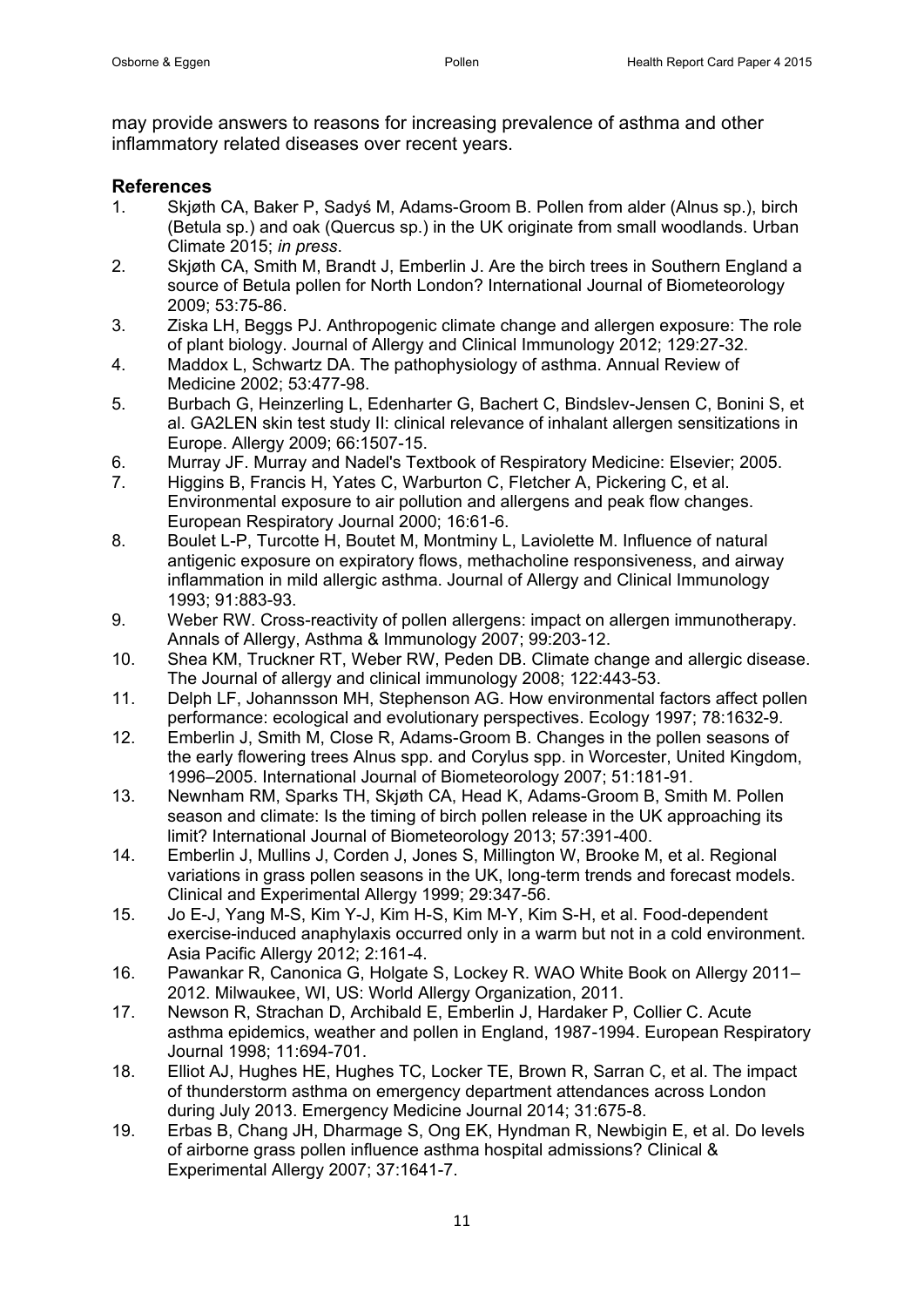- <span id="page-11-0"></span>20. Rook GA. Regulation of the immune system by biodiversity from the natural environment: An ecosystem service essential to health. Proceedings of the National Academy of Sciences 2013; 110:18360-7.
- <span id="page-11-1"></span>21. Erbas B, Lowe AJ, Lodge CJ, Matheson MC, Hosking CS, Hill DJ, et al. Persistent pollen exposure during infancy is associated with increased risk of subsequent childhood asthma and hayfever. Clinical & Experimental Allergy 2013; 43:337-43.
- <span id="page-11-2"></span>22. Moneret-Vautrin DA, Peltre G, Gayraud J, Morisset M, Renaudin JM, Martin A. Prevalence of sensitisation to oilseed rape and maize pollens in France: a multicenter study carried out by the Allergo-Vigilance Network. European annals of allergy and clinical immunology 2012; 44:225-35.
- <span id="page-11-3"></span>23. Jones R, Hewson P, Kaminski E. Referrals to a regional allergy clinic - an eleven year audit. BMC Public Health 2010; 19:790.
- <span id="page-11-4"></span>24. Chang W-C, Yang KD, Wu M-TM, Wen Y-F, Hsi E, Chang J-C, et al. Close Correlation between Season of Birth and the Prevalence of Bronchial Asthma in a Taiwanese Population. PLoS ONE 2013; 8:e80285.
- <span id="page-11-5"></span>25. Peel R, Kennedy R, Smith M, Hertel O. Do urban canyons influence street level grass pollen concentrations? Int J Biometeorol. 2013.
- <span id="page-11-6"></span>26. Asher M, Montefort S, Björkstén B, Lai CKW, Strachan DP, Weiland SK, et al. Worldwide time trends in the prevalence of symptoms of asthma, allergic rhinoconjunctivitis, and eczema in childhood: ISAAC Phases One and Three repeat multicountry cross-sectional surveys. Lancet 2006; 368:733-43.
- <span id="page-11-7"></span>27. Asthma facts and FAQs. 2014.] Available from [http://www.asthma.org.uk/asthma](http://www.asthma.org.uk/asthma-facts-and-statistics)[facts-and-statistics.](http://www.asthma.org.uk/asthma-facts-and-statistics)
- <span id="page-11-8"></span>28. Dapul-Hidalgo G, Bielory L. Climate change and allergic diseases. Annals of Allergy Asthma & Immunology 2012; 109:166-72.
- <span id="page-11-9"></span>29. Lowe AJ, Carlin JB, Bennett CM, Hosking CS, Abramson MJ, Hill DJ, et al. Do boys do the atopic march while girls dawdle? Journal of Allergy and Clinical Immunology 2008; 121:1190-5.
- <span id="page-11-10"></span>30. Newson RB, van Ree R, Forsberg B, Janson C, Lötvall J, Dahlén SE, et al. Geographical variation in the prevalence of sensitization to common aeroallergens in adults: the GA2LEN survey. Allergy 2014; 69:643-51.
- <span id="page-11-11"></span>31. Bjerg A, Sandström T, Lundbäck B, Rönmark E. Time trends in asthma and wheeze in Swedish children 1996–2006: prevalence and risk factors by sex. Allergy 2010; 65:48-55.
- <span id="page-11-12"></span>32. Patel S, Henderson J, Jeffreys M, Davey Smith G, Galobardes B. Associations between socioeconomic position and asthma: findings from a historical cohort. European Journal of Epidemiology 2012; 27:623-31.
- <span id="page-11-13"></span>33. Hammer-Helmich L, Linneberg A, Thomsen SF, Glümer C. Association between parental socioeconomic position and prevalence of asthma, atopic eczema and hay fever in children. Scandinavian Journal of Public Health 2014; 42:120-7.
- <span id="page-11-14"></span>34. Spencer N, Thanh T, Louise S. Low Income/Socio-Economic Status in Early Childhood and Physical Health in Later Childhood/Adolescence: A Systematic Review. Maternal and Child Health Journal 2013; 17:424-31.
- <span id="page-11-15"></span>35. Panico L, Bartley M, Marmot M, Nazroo JY, Sacker A, Kelly YJ. Ethnic variation in childhood asthma and wheezing illnesses: findings from the Millennium Cohort Study. International Journal of Epidemiology 2007; 36:1093-102.
- <span id="page-11-16"></span>36. Bousqet P-J, Chinn S, Janson C, Kogevinas M, Burney P, Jarvis D. Geographical variation in the prevalence of positive skin tests to environmental aeroallergens in the European Community Respiratory Health Survey I. Allergy 2007; 62:301-9.
- <span id="page-11-17"></span>37. Smith M, Jäger S, Berger U, Šikoparija B, Hallsdottir M, Sauliene I, et al. Geographic and temporal variations in pollen exposure across Europe. Allergy 2014; 69:913-23.
- <span id="page-11-18"></span>38. Taramarcaz P, Lambelet C, Clot B, Keimer C, Hauser C. Ragweed (Ambrosia) progression and its health risks: will Switzerland resist this invasion? Swiss Medical Weekly 2005; 135:538-48.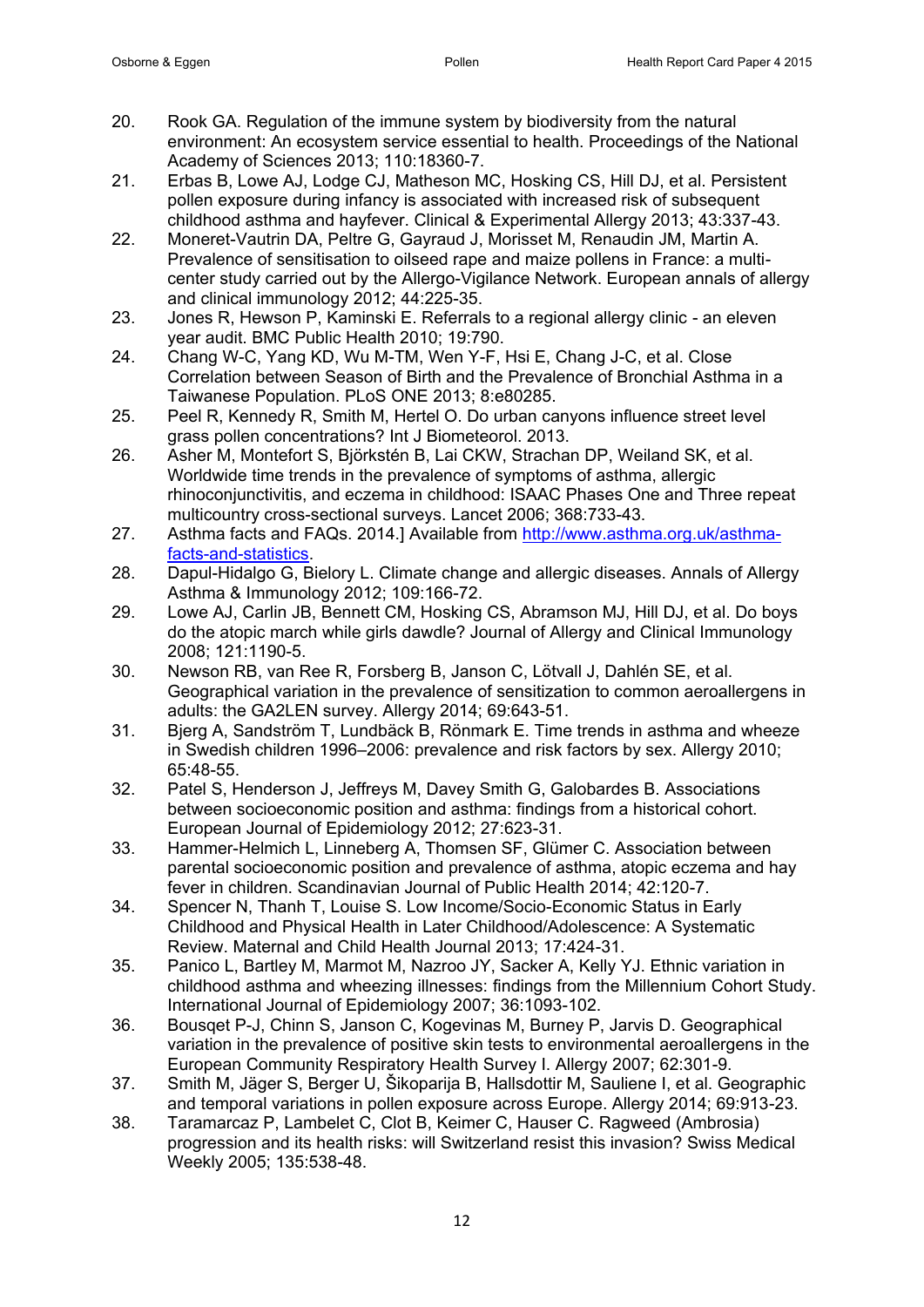- <span id="page-12-0"></span>39. Ziska LH, Gebhard DE, Frenz DA, Faulkner S, Singer BD, Straka JG. Cities as harbingers of climate change: Common ragweed, urbanization, and public health. Journal of Allergy and Clinical Immunology 2003; 111:290-5.
- <span id="page-12-1"></span>40. Knox RB, Suphioglu C, Taylor P, Desai R, Watson HC, Peng JL, et al. Major grass pollen allergen Lol p 1 binds to diesel exhaust particles: implications for asthma and air pollution. Clinical & Experimental Allergy 1997; 27:246-51.
- <span id="page-12-2"></span>41. Diaz-Sanchez D, Garcia MP, Wang M, Jyrala M, Saxon A. Nasal challenge with diesel exhaust particles can induce sensitization to a neoallergen in the human mucosa. Journal of Allergy and Clinical Immunology 1999; 104:1183-8.
- <span id="page-12-3"></span>42. Granum B, Gaarder PI, Groeng E-C, Leikvold R-B, Namork E, Løvik M. Fine particles of widely different composition have an adjuvant effect on the production of allergenspecific antibodies. Toxicology Letters 2001; 118:171-81.
- <span id="page-12-4"></span>43. D'Amato G, Cecchi L, Bonini S, Nunes C, Annesi-Maesano I, Behrendt H, et al. Allergenic pollen and pollen allergy in Europe. Allergy 2007; 62:976-90.
- <span id="page-12-5"></span>44. Carinanos P, Casares-Porcel M, Quesada-Rubio JM. Estimating the allergenic potential of urban green spaces: A case-study in Granada, Spain. Landscape and Urban Planning 2014; 123:134-44.
- <span id="page-12-6"></span>45. Yamada T, Saito H, Fujieda S. Present state of Japanese cedar pollinosis: The national affliction. The Journal of allergy and clinical immunology 2014; 133:632-9.e5.
- <span id="page-12-7"></span>46. Emberlin J, Detandt M, Gehrig R, Jaeger S, Nolard N, Rantio-Lehtimaki A. Responses in the start of Betula (birch) pollen seasons to recent changes in spring temperatures across Europe. International Journal of Biometeorology 2002; 46:159- 70.
- <span id="page-12-8"></span>47. Johnston NW. The Similarities and Differences of Epidemic Cycles of Chronic Obstructive Pulmonary Disease and Asthma Exacerbations. Proceedings of the American Thoracic Society 2007; 4:591-6.
- <span id="page-12-9"></span>48. Garty BZ, Kosman E, Ganor E, Berger V, Garty L, Wietzen T, et al. Emergency Room Visits of Asthmatic Children, Relation to Air Pollution, Weather, and Airborne Allergens. Annals of Allergy, Asthma & Immunology 1998; 81:563-70.
- <span id="page-12-10"></span>49. Fitter AH, Fitter RSR. Rapid Changes in Flowering Time in British Plants. Science 2002; 296:1689-91.
- <span id="page-12-11"></span>50. Ziello C, Böck A, Estrella N, Ankerst D, Menzel A. First flowering of wind-pollinated species with the greatest phenological advances in Europe. Ecography 2012; 35:1017-23.
- <span id="page-12-12"></span>51. Ziska L, Knowlton K, Rogers C, Dalan D, Tierney N, Elder MA, et al. Recent warming by latitude associated with increased length of ragweed pollen season in central North America. Proceedings of the National Academy of Sciences 2011; 108:4248- 51.
- <span id="page-12-13"></span>52. Bonofiglio T, Orlandi F, Ruga L, Romano B, Fornaciari M. Climate change impact on the olive pollen season in Mediterranean areas of Italy: air quality in late spring from an allergenic point of view. Environmental Monitoring and Assessment 2013; 185:877-90.
- <span id="page-12-14"></span>53. Bock A, Sparks TH, Estrella N, Jee N, Casebow A, Schunk C, et al. Changes in first flowering dates and flowering duration of 232 plant species on the island of Guernsey. Global Change Biology 2014; 20:3508-19.
- <span id="page-12-15"></span>54. Darrow LA, Hess J, Rogers CA, Tolbert PE, Klein M, Sarnat SE. Ambient pollen concentrations and emergency department visits for asthma and wheeze. Journal of Allergy and Clinical Immunology 2012; 130:630-8.e4.
- 55. Tobías A, Galán I, Banegas JR. Non-linear short-term effects of airborne pollen levels with allergenic capacity on asthma emergency room admissions in Madrid, Spain. Clinical & Experimental Allergy 2004; 34:871-8.
- 56. Makra L, Puskás J, Matyasovszky I, Csépe Z, Lelovics E, Bálint B, et al. Weather elements, chemical air pollutants and airborne pollen influencing asthma emergency room visits in Szeged, Hungary: performance of two objective weather classifications. International Journal of Biometeorology 2014:1-21.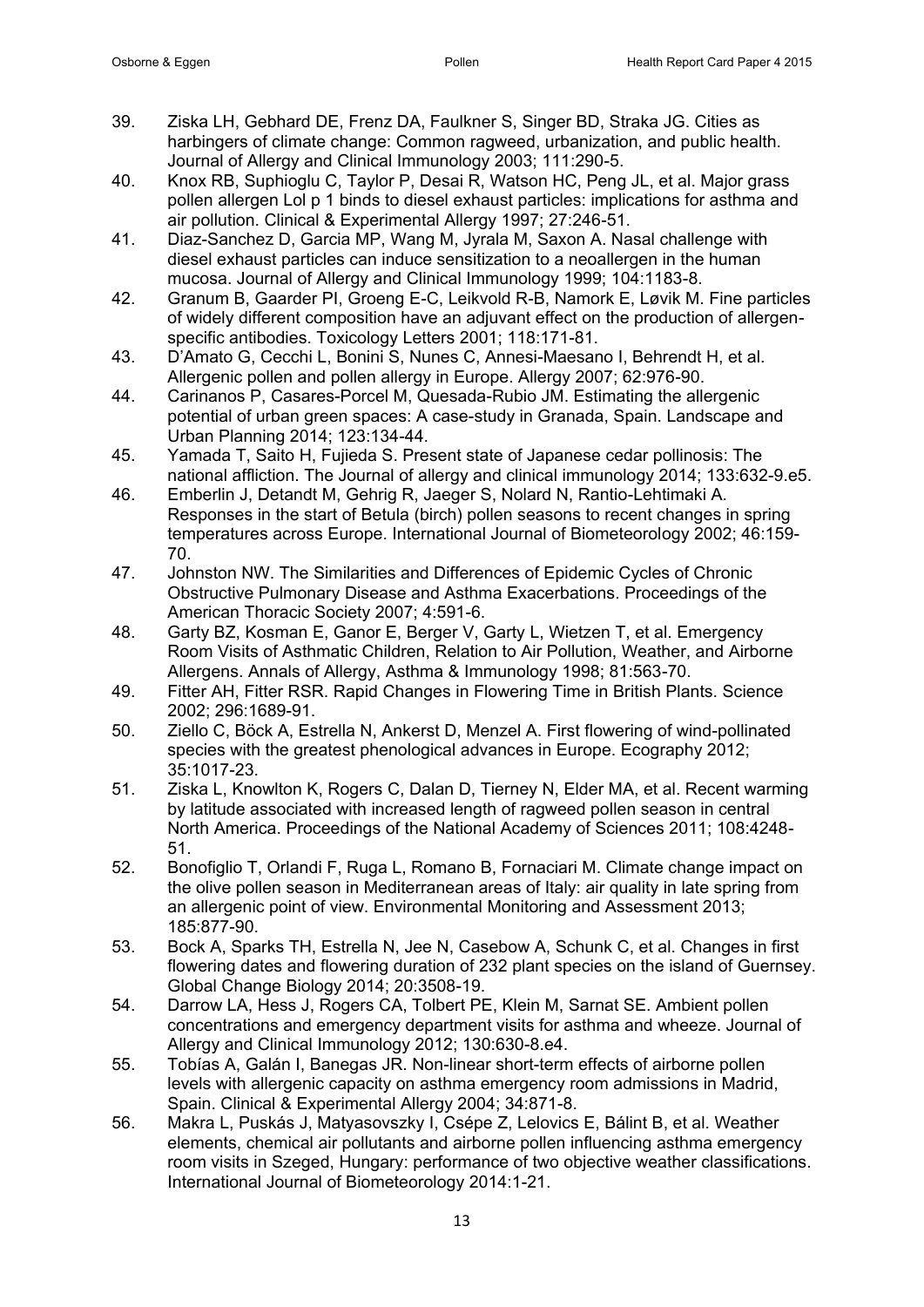- <span id="page-13-0"></span>57. Davies R, Smith L. Forecasting the start and severity of the hay fever season. Clin Allergy 1973; 3:263-7.
- <span id="page-13-1"></span>58. Li S, Baker PJ, Jalaludin BB, Guo Y, Marks GB, Denison LS, et al. Are children׳s asthmatic symptoms related to ambient temperature? A panel study in Australia. Environmental Research 2014; 133:239-45.
- <span id="page-13-2"></span>59. Rogers C, Wayne P, Macklin E, Muilenberg M, Wagner C, Epstein P, et al. Interaction of the Onset of Spring and Elevated Atmospheric  $CO<sub>2</sub>$  on Ragweed (Ambrosia artemisiifolia L.) Pollen Production. Environ Health Perspect 2006; 114:865–9.
- <span id="page-13-3"></span>60. El Kelish A, Zhao F, Heller W, Durner J, Winkler JB, Behrendt H, et al. Ragweed (*Ambrosia artemisiifolia*) pollen allergenicity: SuperSAGE transcriptomic analysis upon elevated CO2 and drought stress. BMC Plant Biology 2014; 14.
- <span id="page-13-4"></span>61. Albertine JM, Manning WJ, DaCosta M, Stinson KA, Muilenberg ML, Rogers CA. Projected Carbon Dioxide to Increase Grass Pollen and Allergen Exposure Despite Higher Ozone Levels. PLoS ONE 2014; 9:e111712.
- <span id="page-13-5"></span>62. García-Gallardo MV, Algorta J, Longo N, Espinel S, Aragones A, Lombardero M, et al. Evaluation of the Effect of Pollution and Fungal Disease on Pinus radiata Pollen Allergenicity. International Archives of Allergy and Immunology 2013; 160:241-50.
- 63. Motta AC, Marliere M, Peltre G, Sterenberg PA, Lacroix G. Traffic-Related Air Pollutants Induce the Release of Allergen-Containing Cytoplasmic Granules from Grass Pollen. International Archives of Allergy and Immunology 2006; 139:294-8.
- 64. D'Amato G, Cecchi L, D'Amato M, Annesi-Maesano I. Climate change and respiratory diseases. European Respiratory Review 2014; 23:161-9.
- 65. D'Amato G, Bergmann KC, Cecchi L, Annesi-Maesano I, Sanduzzi A, Liccardi G, et al. Climate change and air pollution. Allergo Journal International 2014; 23:17-23
- <span id="page-13-6"></span>66. Jörres R, Nowak D, Magnussen H. The effect of ozone exposure on allergen responsiveness in subjects with asthma or rhinitis. American Journal of Respiratory and Critical Care Medicine 1996; 153:56-64.
- <span id="page-13-7"></span>67. D'Amato G, Liccardi G, Frenguelli G. Thunderstorm-asthma and pollen allergy. Allergy 2007; 62:11-6.
- <span id="page-13-8"></span>68. Zhang Y, Isukapalli SS, Bielory L, Georgopoulos PG. Bayesian analysis of climate change effects on observed and projected airborne levels of birch pollen. Atmospheric Environment 2013; 68:64-73.
- <span id="page-13-9"></span>69. Zhang Y, Bielory L, Georgopoulos PG. Climate change effect on Betula (birch) and Quercus (oak) pollen seasons in the United States. International journal of biometeorology 2013:1-11.
- <span id="page-13-10"></span>70. Zhang R, Duhl T, Salam MT, House JM, Flagan RC, Avol EL, et al. Development of a regional-scale pollen emission and transport modeling framework for investigating the impact of climate change on allergic airway disease. Biogeosciences (Online) 2013; 10:3977.
- <span id="page-13-11"></span>71. T. R. Duhl T, Zhang R, Guenther A, Chung S, Salam M, House J, et al. The Simulator of the Timing and Magnitude of Pollen Season (STaMPS) model: a pollen production model for regional emission and transport modeling. Geosci. Model Dev 2013; 6:2325-68.
- <span id="page-13-12"></span>72. Nadeau K, McDonald-Hyman C, Noth EM, Pratt B, Hammond SK, Balmes J, et al. Ambient air pollution impairs regulatory T-cell function in asthma. Journal of Allergy and Clinical Immunology 2010; 126:845-52.e10.
- <span id="page-13-13"></span>73. Sofiev M, Siljamo P, Ranta H, Linkosalo T, Jaeger S, Rasmussen A, et al. A numerical model of birch pollen emission and dispersion in the atmosphere. Description of the emission module. International Journal of Biometeorology 2013; 57:45-58.
- <span id="page-13-14"></span>74. Wide Issue Bioaerosol Sensor. 2014.] Available from [http://www.cas.manchester.ac.uk/restools/instruments/aerosol/wibs/.](http://www.cas.manchester.ac.uk/restools/instruments/aerosol/wibs/)
- <span id="page-13-15"></span>75. Pollen-bots. 2014.] Available from https://weathernews.jp/pollen/<br>76. : 2014.] Available from http://weathernews.jp/pollen/#//c=0.
- <span id="page-13-16"></span>76. ; 2014.] Available from [http://weathernews.jp/pollen/#//c=0.](http://weathernews.jp/pollen/#//c=0)